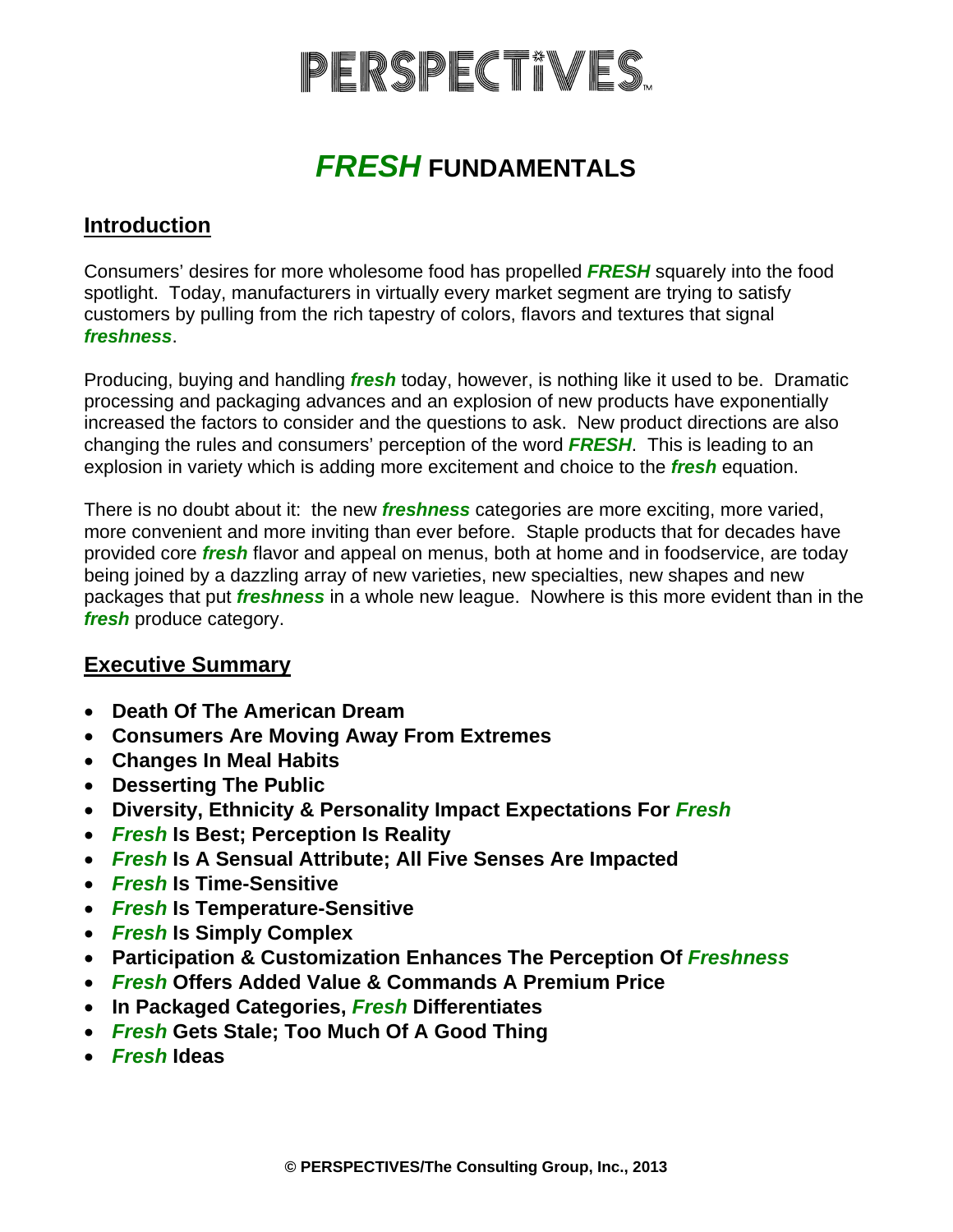### **Death Of The American Dream**

*"Life is uncertain... eat dessert first!"*  **—Joan Vieweger**

Food consumption and purchase behavior is directly linked to one's emotional security. Issues such as crime, job security, family values, trust in leadership, etc., all greatly impact our sense of self. For Americans, this is perhaps best embodied in the idea of *The American Dream*.

From the late nineties, consumers have grown less connected to the idea of *The American Dream* and all it promises. While there are serious, long term, societal ramifications to this attitudinal shift, there are short-term opportunities for product and service providers in many categories of business. When the proverbial elephant is just too big to take on, one can gain a sense of achievement or satisfaction by enjoying the little things—small rewards and indulgences—life has to offer. Snacking and "feeding the need" are two such "little things."

### **Consumers Are Moving Away From Extremes**

*"Psychologically, consumers will perceive themselves to be adding good rather than worrying about denying bad, protecting their all-important, God-given right to eat and enjoy."*   **—Food Technology** 

With change being a constant in today's world, consumers' new priorities are shaping their future demands. The dietary revolution coupled with the exercise craze of the mid-to-late eighties, created new behaviors for a segment of the population most concerned with good health and well being. Many incorporated small changes into their lifestyles which had a synergistic impact for them. For example, using sweeteners instead of sugar; drinking Diet Coke instead of the "real" thing; switching to decaf in the afternoons and evenings, etc.

Consumers are no longer as concerned with achieving and having it all right now. As we grow older, wiser and more fatigued, we are becoming more comfortable with "progress" instead "perfection."

Having achieved a certain level of comfort with the types of life changes that they've made, consumers are less willing to make additional sacrifices without the promise of a big payoff. They have grown jaded by the sensationalized health studies and dramatic press conferences by so-called advocates demonstrating the need to change our dietary ways. They become increasingly disenchanted when they discover that major dietary changes add only minimally to the length of one's life while diminishing the enjoyment of it in the here and now. Consumers are looking for an immediate pay-back for their "pain" and "investment." The perception of *freshness* can and does deliver on their investment because by incorporating something "*fresh*" into their diet now, they get an immediate (perceived) benefit... *"Fresh is better for me -- it's healthier."*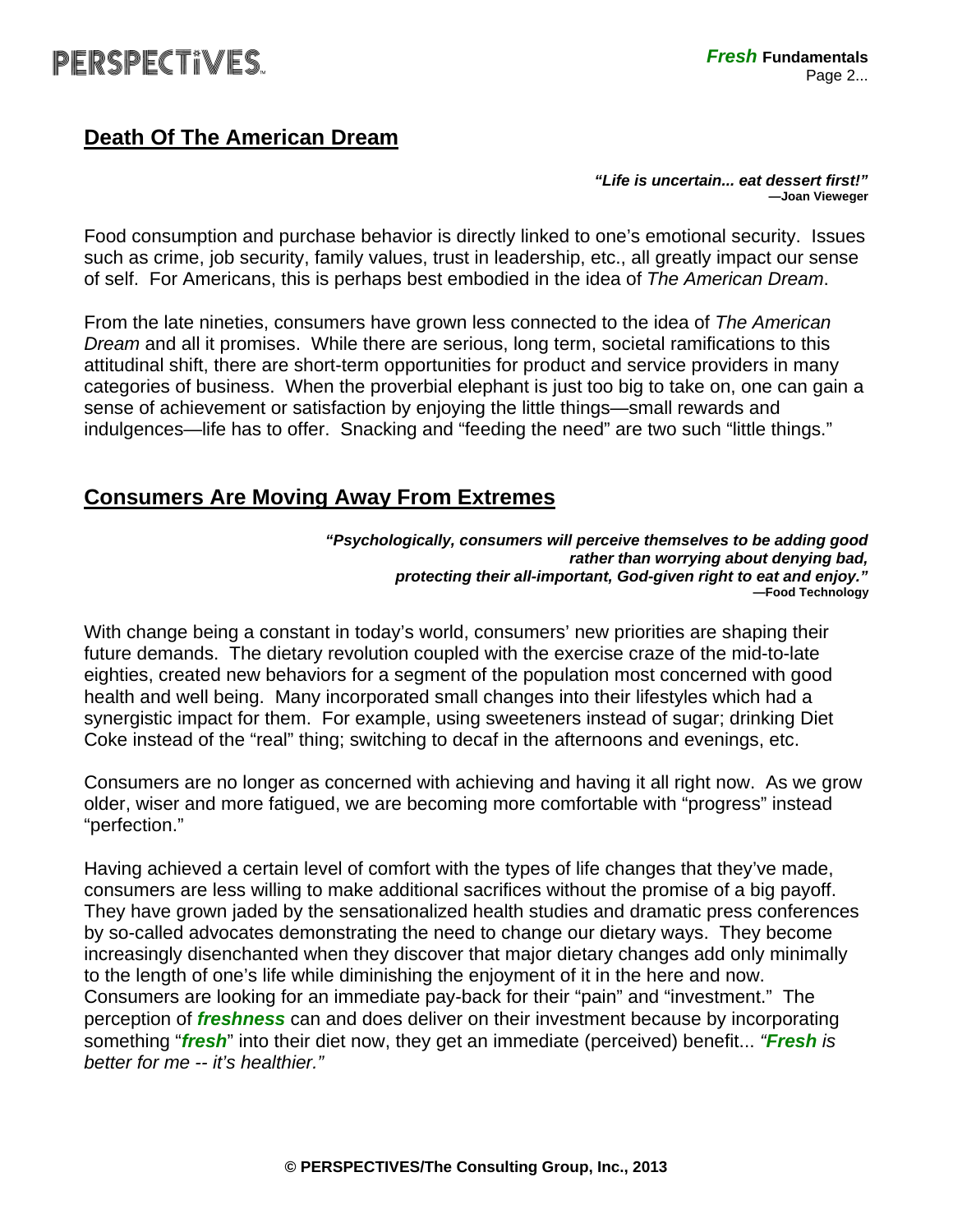

An examination in the trends following the trade-off between taste, convenience and health shows that consumers do not feel it is particularly worthwhile to deny convenience and taste today for the promise of better health tomorrow. *Freshness* is an important facet in both the taste and health attributes, and will be addressed in more detail later in this report.

New developments in food technology and product offerings in restaurants, convenience stores and supermarkets are molding the demands consumers will have in the future. The age-old question of, *"What have you done for me lately?"* aptly describes consumers neverending search for the latest and greatest food to satisfy their insatiable and fickle appetites for new *flavor thrills*.

### **Changes In Meal Habits**

#### *"Speed Plus: Totally pre-prepared but uncooked fresh foods, a la Marks & Spencer of London. Products that offer tasty, fresh, nutritionally-sound, guiltless meal alternatives that are FAST."*  **—Food Technology**

As the Baby Boomers—the so-called *fast food generation*—grow older, they have carried with them their approval, even inclination toward fast food rather than taking on the characteristics and behavior of the generations which preceded them. This built-in acceptance for fast food, combined with time-pressed schedules and multiple responsibilities has reshaped the American diet and meal times.

While many families (those with younger, pre-teen children) do attempt to serve *fresh*, healthy, well-balanced meals, their definitions of "*fresh*," "healthy" and "well-balanced" are colored by their personal experience with fast feeders. Take-home meals and snacks are showing up on dinner tables with increasing frequency. The fact that they have been purchased and brought home "*fresh*" from the foodservice outlet relieves some of the guilt associated with the lack of personal participation in the preparation process.

### **Desserting The Public**

#### *"On average, Americans are 11 pounds heavier than they were 10 years ago."*  **—CSPI**

**I**n the past, during economic hard times, Americans turned to alcohol as a way to satisfy their need for immediate gratification and to escape their everyday problems. During the recent phases of recession, corporate down-sizing and layoffs, desserts and sweet snacks became a socially acceptable substitute for alcohol, and a safer way to forget their troubles.

Desserts and sweet snacks, as affordable immediate luxuries, continue to grow in popularity and use... especially those in the "*freshly* prepared" or "premium" categories.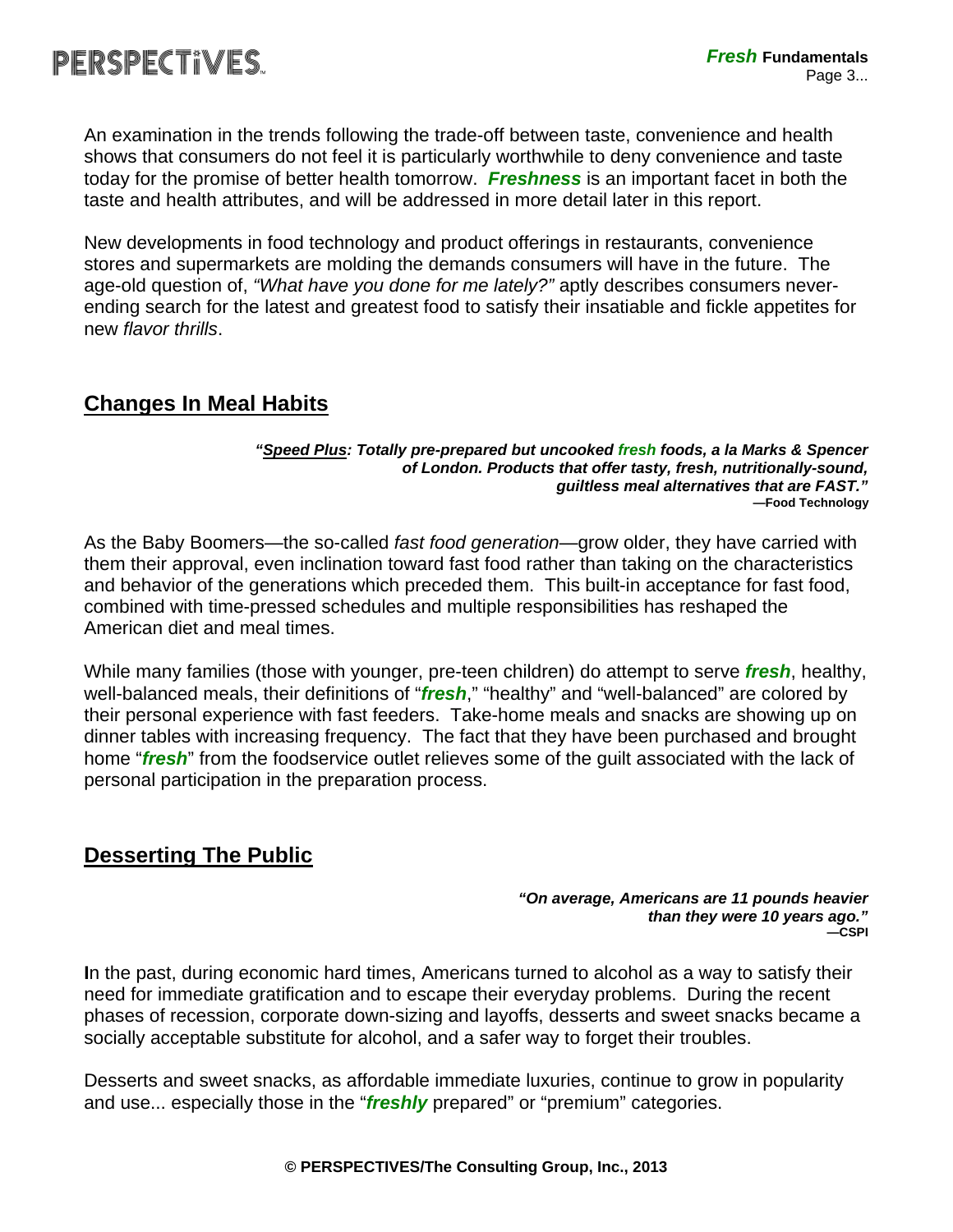### **Diversity, Ethnicity & Personality Impact Expectations For** *Fresh*

*"When I walk through an open-air market I am reminded it is just this diversity in our tastes that binds this great country together."***—Theodore Roosevelt**

One's definition of *freshness* is strongly impacted by one's cultural background and upbringing. This is best demonstrated in the ethnic markets found in most major cities, where you can find products—especially produce—which seem foreign to suburban America. Consequently, our collective definition of *freshness* is being impacted by the customs and traditions being carried to this country by the wave of new immigrants.

When first exposed to the "open market" style found in many ethnic stores, Anglos are excitedly drawn in by the elements of simplicity and nature they find (as opposed to slick merchandising in mass merchandise stores). In this setting, they do not expect to have all varieties of perishable items available to them on a year 'round basis; in fact, the perception of *freshness* is heightened when the supply is depleted.

Today's "new Americans," as did those in the past, bring with them the flavors indigenous to their "roots." They become available to mainstream consumers through the opening of ethnic restaurants and markets in large cities and even small towns. These flavors add excitement and novelty, which is interpreted as a sense of *freshness* in some of our more traditional offerings.

### *Fresh* **Is Best; Perception Is Reality**

*"Fresh foods will be a very important part of the 21st century food landscape!"*   **—HealthFocus** 

Suppliers and advertisers are bombarding consumers with education... and they are responding. *Fresh*, as a product feature or benefit, has been growing in importance to consumers over the last ten years.

Consider the importance consumers assigned to *fresh* as a key motivator for purchase. More than seven out of ten consumers (72%) assigned a Top Two Box Importance Rating (Extremely or Very Important) to *fresh* as a motivator for selection and purchase. Even the "unmotivated" consumer responds in some measure to the benefits of *fresh*—nearly half of this group (46%) responded well.

The *fresh* claim has greater appeal (72% importance rating), than the low-fat claim (62%); this finding marked a fundamental directional change from early studies when low-fat was of greater importance than *fresh*.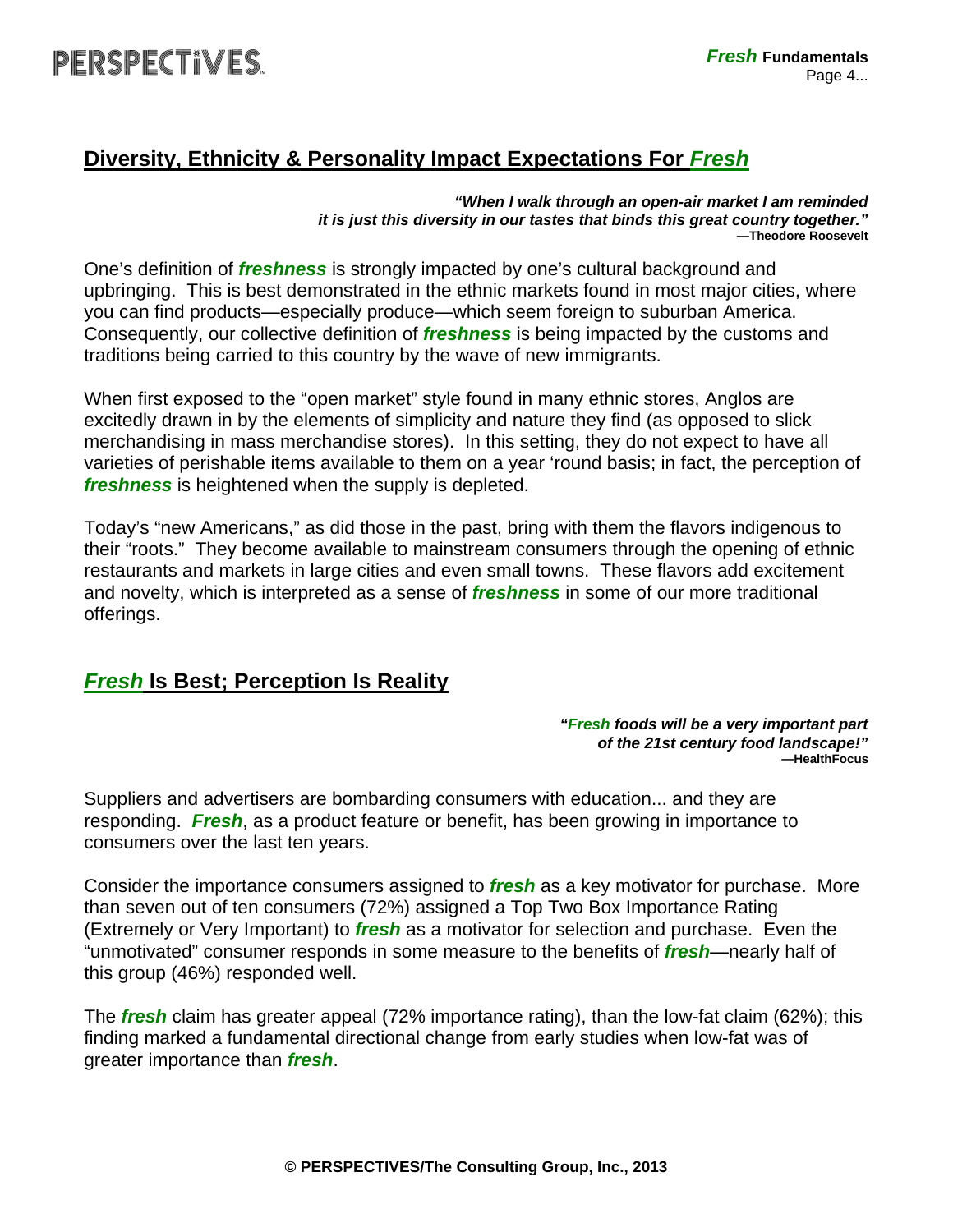# PERSPECTIVES.

### *Fresh* **Is A Sensual Attribute; All Five Senses Are Impacted**

Consumers' perception toward *freshness* utilizes all five senses. This is done by a series of obvious and sometimes not-so-obvious cues. When we talk about cues relating to the senses, they include things people *see*; things people *touch*; things people *smell*; things people *hear*; and finally, things people *taste*.

The visual cues identifying *freshness* for produce (for example) include the use of bright primary colors (red and yellow) and one secondary color (green). There are other visual cues that help the consumer relate to *fresh*. One simple example is bringing the consumer back to the source of the food—the farm. The use of large images of waving wheat and corn "as high as an elephant's eye"; full, abundant orchards; and lush tropical plantations is another successful way to elicit the perception of *fresh*. In the past this has been done with static labels and point-of-purchase merchandising. However, in our very modern television society, moving imagery is a better way to achieve a similar effect and excite the consumer about the *freshness* of products.

The correct lighting in a supermarket or restaurant is extremely important and should be designed by a qualified lighting consultant or specialist, not by the in-store merchandiser or architect. Lighting in the same confines should never be a mixture of sources or temperatures. The correct temperature for bringing out the wonderful, natural, *fresh* colors of foods is 3200° Kelvin, which is a standard temperature for incandescent lighting. However, in most cases we see improperly lit food with cooler, unfiltered, fluorescent lamps at 5400° Kelvin. With either the static use of 5400° or a combination of the two different types of illumination, we see a negative rating on the *freshness* of the foods being illuminated. 5400° Kelvin temperatures cast a green-gray look to the foods they are lighting, making them appear extremely unappetizing. At a major supermarket chain, the introduction of proper lighting temperatures in the produce, hot-bakery and *fresh*-deli departments increased sales dramatically. No other changes were instituted to increase the sales of these departments by 33%.

The *tactile* cues identifying *freshness* for produce include the use of *temperature*, *moisture*, and *texture* (crispness and firmness). Obviously, some of these cues relate to the *fresh* quality of the product being sold; others, however, relate to the temperature of the produce department and the amount of mist being introduced into the atmosphere. Not much has changed in this area in the last 15-20 years. However, new packaging, which provides better insulation for the product, helps to keep these products in a *fresh* state longer. This is achieved with some relatively recent developments of controlled- and modified-atmosphere packaging using special breathable-plastic films, which have contributed greatly to the surge of growth in the *fresh-cut* market. It creates the perfect atmosphere to keep fruits and vegetables *fresh*, with two to three times longer shelf stability than normal.

The *aroma* cues identifying *freshness* for the produce category include, most importantly, the absence of foul, deteriorating produce smells. The elimination of this negative attribute can be positively enhanced with the *fresh*, natural aroma of seasonally selected fruits and vegetables. The aroma can be further enhanced by the tactile cues of temperature and moisture, as noted above.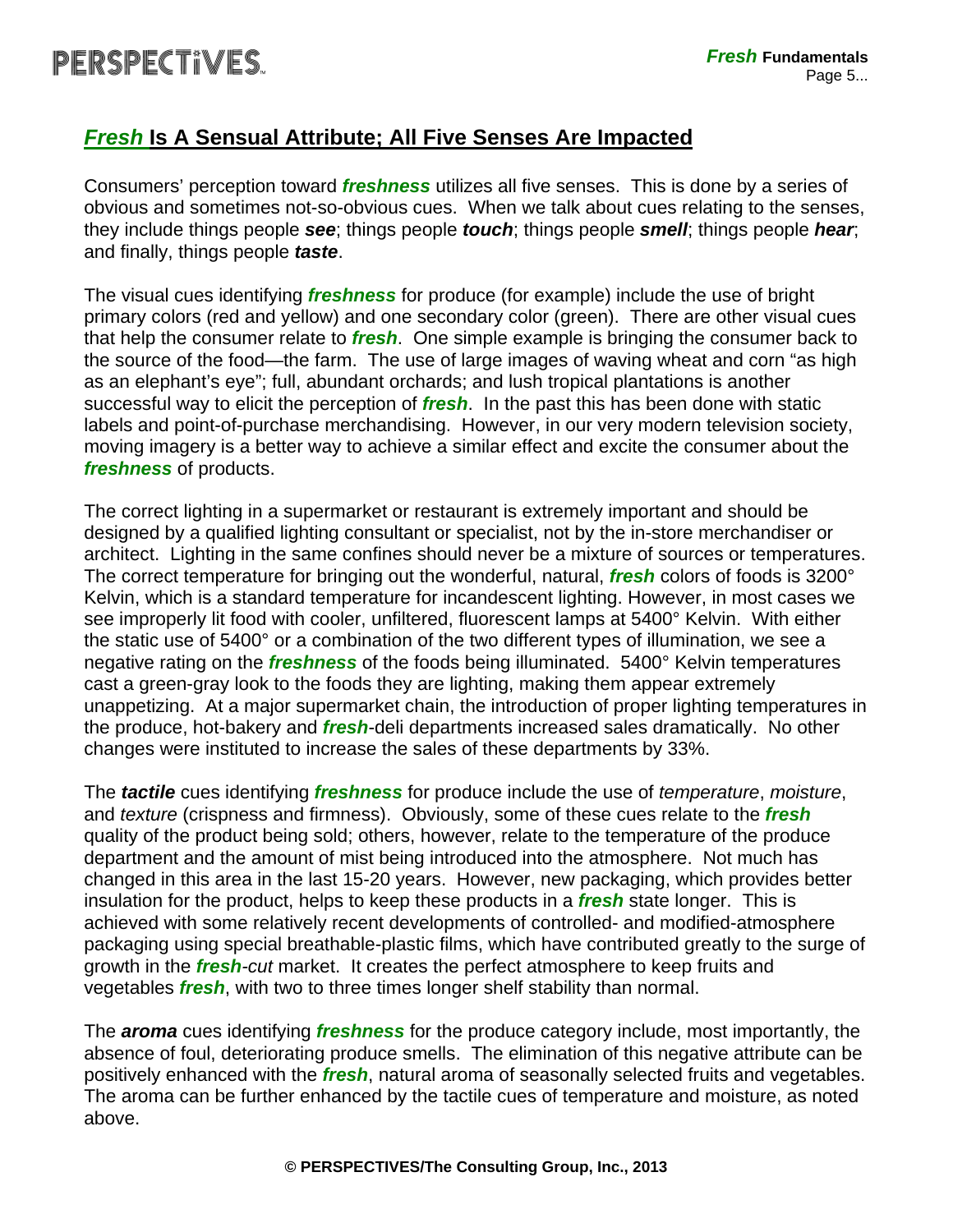

Other important aroma cues include the smell of wood-smoked products; *fresh*-cut greens, citrus, roasted garlic, ginger, coffee, and *freshly baked* bread. The latter has tremendous impact on sales at supermarket in-store bakeries. By diverting approximately 10% of the exhaust back into the store from the bake ovens, we created an enticing aroma that drives people to the bakery to purchase impulsively. At selected stores in Los Angeles, the introduction of aroma from the hot-bakery, coupled with a *fresh-at-five* program, increased sales of crusty breads by over 600%, as opposed to those stores which just offered a standard *fresh* baked *fresh-at-five* program without aroma.

Even in non-food environments aroma plays an important role in the psychology of the purchase. In a national shoe and footwear company found in most malls, the aroma of *fresh* leather draws buyers into the store, who believe the products sold within are of a higher quality than those sold elsewhere.

The *audible* cues identifying *freshness* for the produce category can be incorporated into the visual imagery that one has introduced into the environment. While we can't hear the sound of fruit maturing on the tree, the introduction of ambient background sounds, i.e. birds singing, light rain in the distance, trees rustling in a light breeze or even selected barnyard sounds, i.e. a rooster crowing etc., subliminally send us a *fresh* message.

The *taste* cues which identify *freshness* deal directly with the quality and the *freshness* of the produce. Products that should taste sweet and *fresh* must, in fact, be mouth-wateringly sweet and *fresh*, while products of a tart nature must be salivatingly tart. By employing the *freshness* cues relating to the visual, tactile and olfactory senses, everything tastes a little sweeter. It helps add to the perception of *fresh*.

Imagine walking into your favorite grocery store produce section, with a wall lined with television monitors showing beautiful U.S. farmlands. The remainder of the background lighting includes an early morning sunrise or an afternoon sunset; with a predominant color scheme of reds and yellows, reserving green for the actual *fresh* produce products themselves. The area would have a *fresh*-scented mist, similar to what one might smell after a spring rainstorm. You would hear the sound of spring birds singing, the rustling of the trees and possibly a "*moo*" or two. Who could resist buying produce in this newly discovered *fresh* farm-stand marketplace? This is exactly what is being done in some of the new *fresh* markets in Europe.

Sometimes, when some of the more difficult procedures noted above are impractical, we resort to the use of imagery and icons to convey the same message. In the recent transformation of an old, tired **Arby's** to a bright, contemporary **Roast Town**, we developed a series of icons which were used throughout the store's interior and exterior, to convey *freshness* messages. Through dual-branding—**P.T. Noodle's**—an additional set of icons were used, along with unique keep-it-hot packaging and high appetite appeal food photography to enhance the overall *fresh* perception.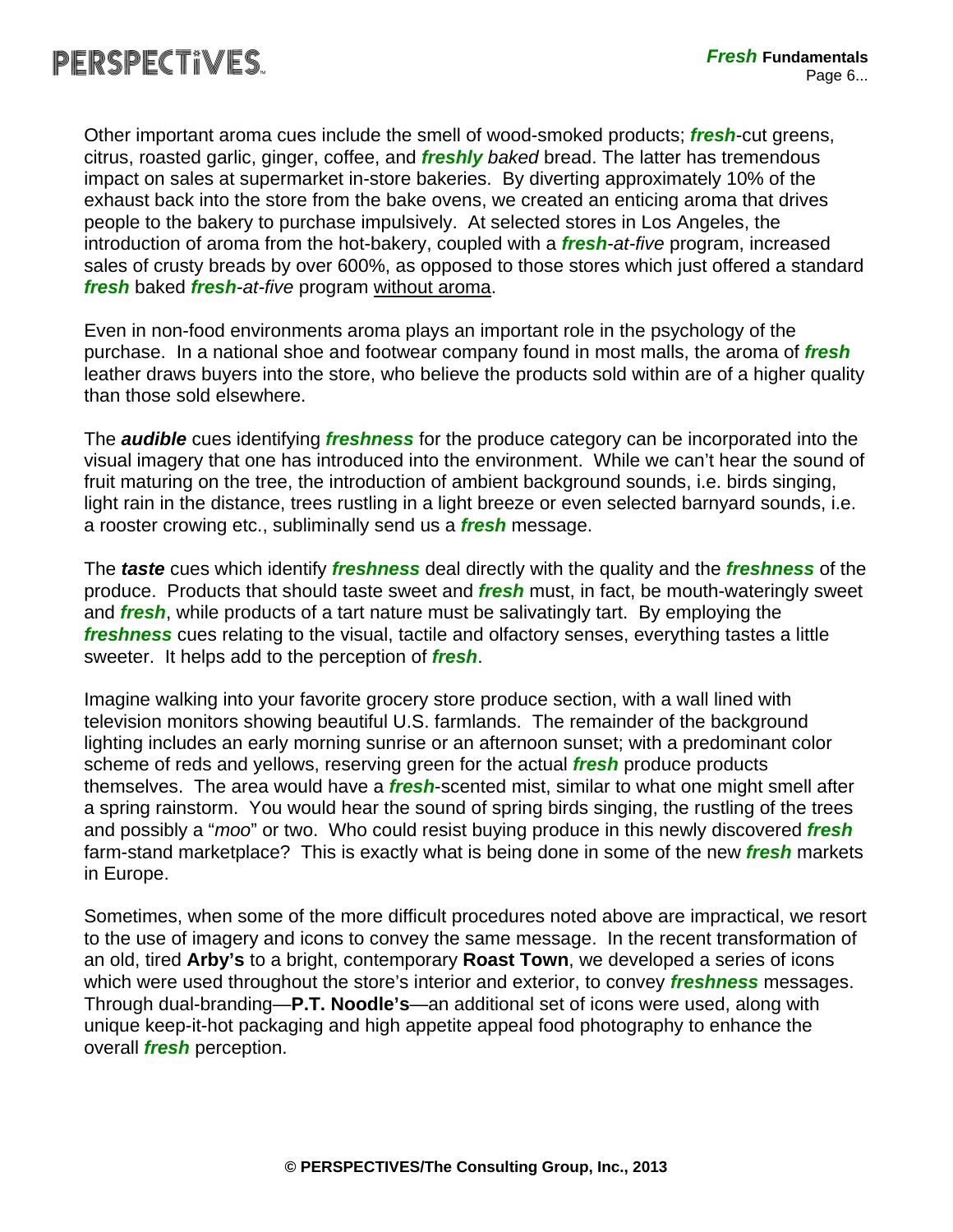## PERSPECTIVES.

### *Fresh* **Is Time-Sensitive**

When looking up the dictionary definition of *fresh*, one sees that the opposite of *fresh* is "old." As such, both "old" and "*fresh*" are time references that introduce an immediacy or sense of urgency into the situation. Following our produce example, the ideal for the consumer is *"farm fresh"* or *"just picked."* In the world of baked goods, "day old"—while offering some appeal from a price-point standpoint—carries a negative message regarding the product quality. *"Hot, right out of the oven"* is the ideal descriptor for *freshly* baked breads and pastries.

In the dairy section, we have all become accustomed to reaching behind the first row of wellmerchandised milk containers to find the one date-stamped as far out as possible. Yet, in the pre-made entree or sandwich category, a far reaching "sell-by" stamp sends a different kind of message regarding *freshness*... that preservatives or additives have been used to prolong the shelf life of the product. "Safe to consume" is definitely **not** the same thing as "*fresh*."

In the world of restaurants, *freshness* is associated with being "made to order," "cooked to order," "*freshly* stir-fried," or "made just for me." The immediacy of the food's preparation and presentation is sometimes, but not always, linked to the actual cooking of the product. This is an instance where the perception of *fresh* becomes reality. Consumers have learned to special-order their hamburgers at fast food restaurants because they know it will be "made *fresh* just for me." They perceive that certain brands of fast food are actually healthier than others because they prepare the food to order. (In & Out versus other QSR Hamburger Category competitors; Taco Bell versus other QSR Mexican Category competitors. At Taco Bell it is perception of "*freshly* assembled" (just for me) as opposed to "cooked to order" that signifies *fresh.*)

### *Fresh* **Is Temperature Sensitive**

As previously mentioned, temperature plays a pivotal role in the subtle and overt communication of *freshness*. In the restaurant industry the old adage is, *"Hot food, hot; Cold food, cold."* Warm is neither hot nor cold and is an unacceptable option where *freshness* is concerned.

As a consumer, one wouldn't think of picking up a warm container of ice cream or a roomtemperature quart of milk. Not only do these examples conjure up notions of *un-freshness*, they make you question the safety of the products and the possibility of food borne illness. Likewise, cold bread and rolls actually "leave you cold," as they do not conjure up the imagery of hearth-baked *freshness*.

The ultimate *fresh* message is delivered when foods are served or presented in as close to the "just prepared" state as possible. For example: frozen ice cream; condensation on a cold beverage glass; the transfer of heat from a steaming cup of coffee; *freshly* baked, hot-out-ofthe-oven cinnamon rolls; sizzling fajitas, etc. Even hot-out-of-the-microwave-oven, *freshly* popped popcorn gets better ratings than movie theater bagged popcorn because of the *freshness* associated with the temperature.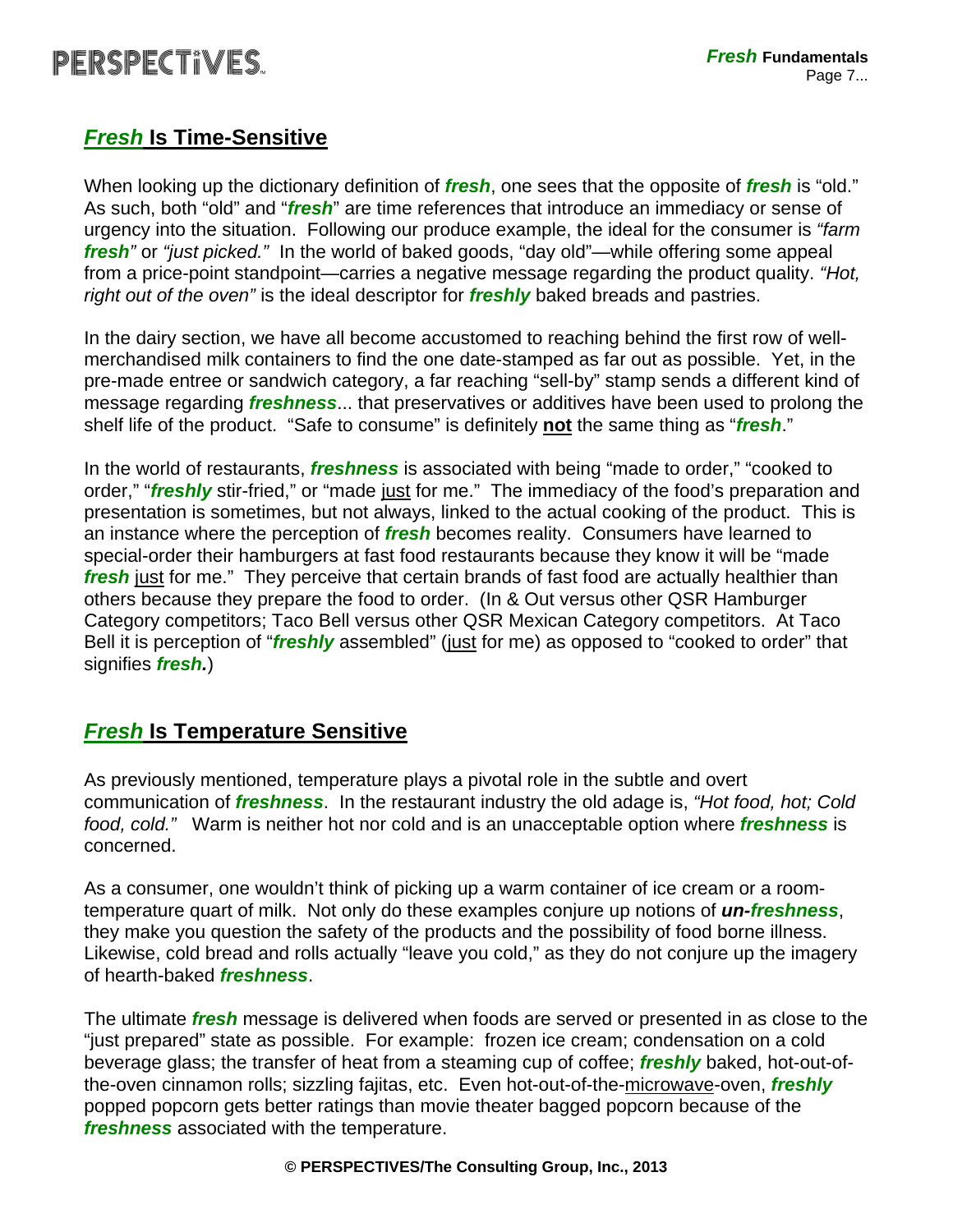The consumer has learned to enhance the *freshness* perception of certain foods by bringing them to the desired temperature. For example, brown-and-serve breads and rolls are an acceptable alternative to *freshly* baked breads and rolls because the consumer enhances the prepared dough product by baking them *fresh* to be served hot.

### *Fresh* **Is Simply Complex**

*Fresh* is such a simple concept for the consumer that it is sometimes difficult for them to give a definition of the word *fresh* in general. It's kind of like obscenity—they know *freshness* when they see it, smell it, touch it, hear it, and taste it.

When questioned on specific food categories, respondents can be more articulate with their answers on their perception of *fresh*. As an example, in the home-baked bread category the words to describe *fresh* are "*fresh-baked, hot out-of-the-oven*." "*Warm*" is not a satisfactory substitute for "*hot*." In the past, there has not been one word that effectively replaces the word "*oven*", as in, "*nothing says lovin' like something from the oven*." Despite the fact that the products are not *freshly* baked **for** the consumer, **Pillsbury** has successfully used this line continuously over the years to describe their line of refrigerated, *freshly* baked, *Poppin' Fresh* dough products, which are *freshly* baked **by** the consumer.

Today in other categories, i.e. pizza, artisan breads and now, in some markets, even chicken, the words *wood oven*, *flame-kissed*, or *wood-fired* also lead people to believe that products cooked in this manner are *fresher* than products cooked or baked in the conventional manner.

There are certain words or phrases that consumers regularly use to describe *fresh* or *freshness: homestyle, chunky, crisp, aromatic, cold, hot, chilled, vine-ripe, crunchy*. For instance, in the orange juice category, "*just picked*" and "*freshly* squeezed" are the key words that alert the consumer to the difference between premium and ordinary, frozen, canned orange juice concentrates.

Complexity also has another angle, and that is the complexity of flavor. The more complex the flavor (the more areas of the palate it pleases, i.e. sweet, sour, salty, etc.), the higher the *freshness* ratings. Chinese and Thai foods, which are the most complex from a taste and texture standpoint, also get the highest *freshness* ratings, even when dished up from a steam table. It is the flavor-thrill syndrome—the complex taste structure—that excites the consumer and elicits the *fresh* perception.

Complicating the *freshness* equation is the concept of something being "too *fresh*." For example, an unripe, unmatured piece of fruit that delivers only the tang or tartness without the sweetness, or a bottle of poorly aged wine which, in one case might be underdeveloped and "very young," and in another case might be overdeveloped "dusty, smoky and old." In each of these incidents, the complexity of the *fresh* flavor was either overdeveloped or underdeveloped, leaving the product flat, uninteresting and *un-fresh.*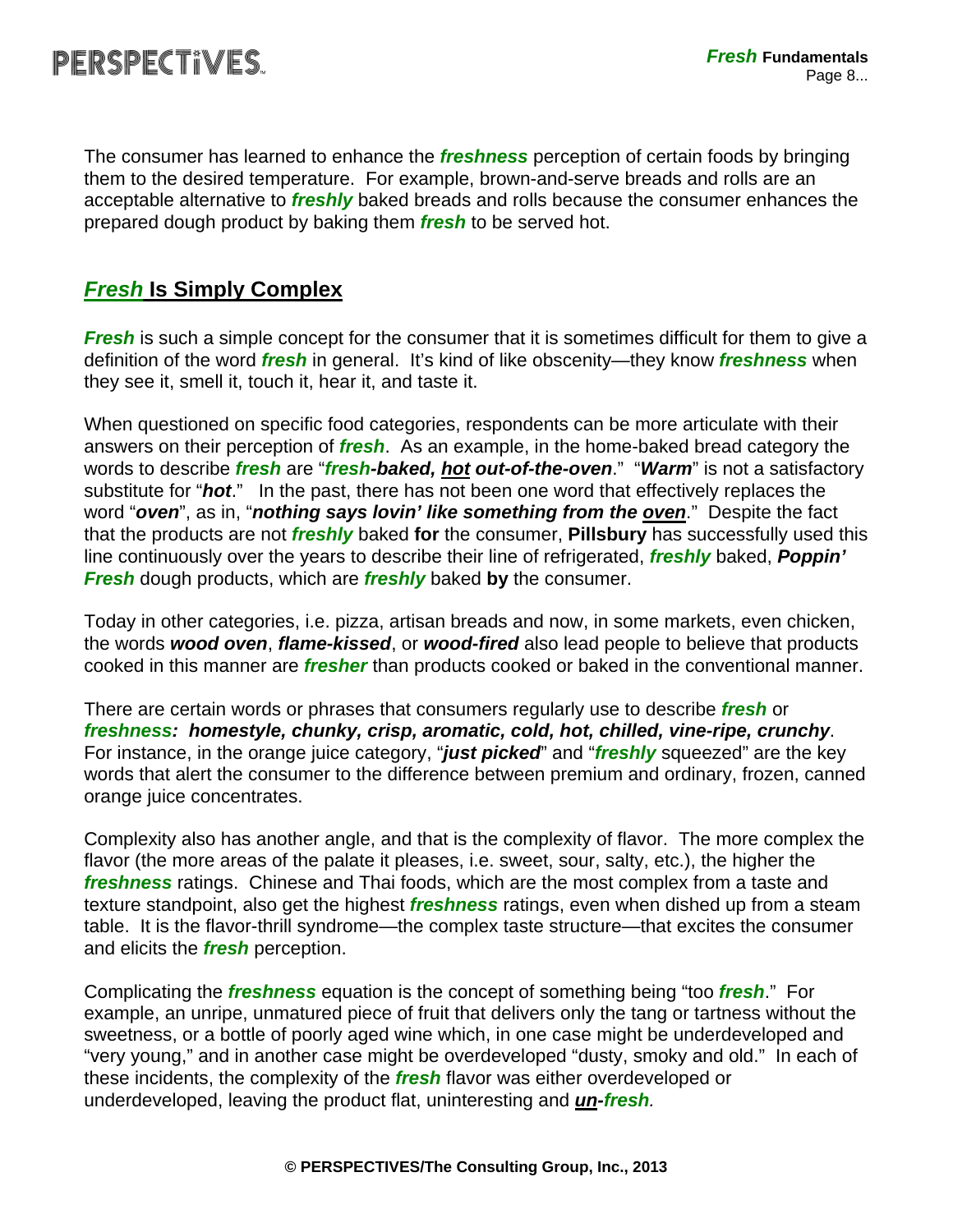The *fresh* flavor in food is similar to thrills in a theme park. One company might open up a \$120 million roller coaster to excite their visitors, and while it might be the hottest ride in town this year, the following season the patrons are looking for something even more exciting. *Fresh flavor thrills* work the same way. No matter how hot, sour, sweet or salty, we make the products this year, next year they'll be looking for something *fresher* in the flavor department.

### **Participation & Customization Enhances The Perception Of** *Freshness*

Consumers like to take an active part in the foods that they eat. Fajitas are an excellent example; they allow the consumer to participate in their making (i.e. the assembly of the food item), and give them the opportunity to customize the dish by altering the flavors, adding *freshly* made salsas, *freshly* grated cheese and *freshly* squeezed limes, so that it tastes the way they want it (a return to "made just for me.")

Foods from Asia also allow the consumer to augment the chef's work with a little personal customization. The additions of soy sauce, hot oil, vinegars and hot mustards add the special difference that makes the product perfect for the diner.

Packaged or store-bought desserts such as shortcakes or sponge cake can be served as a *fresh* dessert when topped with hot chocolate fudge or *fresh* fruit.

These condiments or flavor enhancers may not be *fresh*; the foods that they're applied to may not be *freshly* made but the interaction—the participatory and customizing features—makes the product appear to be *fresh* or *fresher* to the consumer.

### *Fresh* **Offers Added Value & Commands A Premium Price**

*Value-added fresh* has become the name of the game in produce. More than two-thirds of all new products debuting in the *fresh* produce arena today fall under the *value-added* or *freshcut* umbrella. The reasons are simple: time- and labor-pressed consumers and operators are demanding products that are convenient, ready-to-use and economically packaged. This is now true of every product category. Suppliers are working overtime to provide consumers with products that now have it all—high quality, convenience, long shelf-life, minimal space requirements, low packaging waste and, of course, *freshness*.

Since produce is the easiest to visualize let's examine some examples of what has been done to promote *freshness* for some very specific products, where the immediate impulse purchase is necessary. In 1971, **PERSPECTIVES™** introduced the first "power" popcorn machine in **Disneyland**. In the past, *fresh* popcorn carts vented their exhaust straight up into the atmosphere. The design that we engineered drove the aroma down to nose level. Therefore, as people walked through the park, their noses were treated (or assaulted) with the justpopped aroma of *fresh* popcorn. While not immediately recognizable to the park guest, the benefit of additional sales was immediately realized by park management. Sales of *freshly*popped popcorn rose from \$275 per hour to \$1,150 per hour during the first week of operation.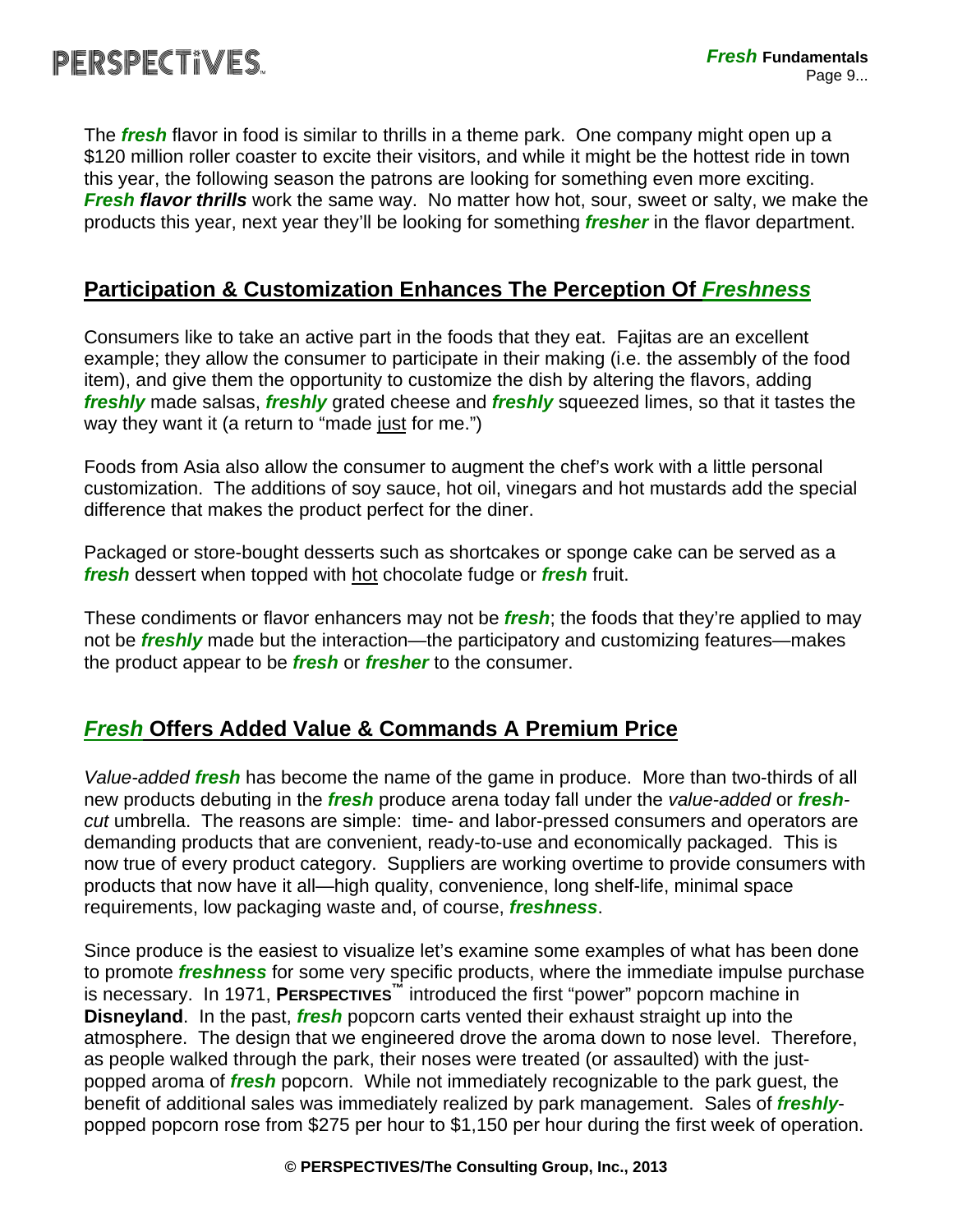Additional carts were added to the venue to replace existing equipment and similar sales increases were realized throughout the park.

**The Blue Ribbon Main Street Bakery at Disney World's Magic Kingdom** was suffering from lagging sales. All bakery products at the park were baked *fresh* daily at a remote site and trolleyed over to the point-of-sale. The park was not getting credit for the *freshness* and quality of the products available. By introducing a cinnamon aroma at the bakery, the area in front of the bakery on Main Street was awash with the *fresh* aroma of cinnamon. This was a relatively easy transformation achieved by exhausting approximately 15% of the hood exhaust back to the interior of the sales floor in the bakery and blowing the remainder directly up the street. We were able to increase sales dramatically—by nearly 1,500%.

A similar problem (lagging sales) occurred on the West Coast. The **Disneyland** candy shop had ceased making the majority of its product on site and started looking like an ordinary, commercial candy store. Working with fragrance houses, we developed an aroma system that brought the smell of sweet, *freshly* made candy down to street level. By incorporating the candy aroma, blown over a heating element into the atmosphere, sales of **Disneyland** confections rose from \$1,100 per hour to nearly \$3,000 per hour within the first weeks of service.

### **In Packaged Categories,** *Fresh* **Differentiates**

**Frito-Lay** has done an excellent job of delivering *freshness* to the store, but unfortunately, they have gotten little credit for it. **M&M/Mars** and **Hershey's** also have high standards for high quality, *freshly* delivered, well merchandised products. Consumers are able to identify and differentiate "*fresh*" snack foods and candy. Despite the fact that all of their products are frozen, **Stouffer's** gets high marks from consumers on product *freshness*, driven by the high flavor points and profiles of many of their products. By contrast, shelf-stable entrees have not successfully delivered on the *fresh* perception, due in part to issues related to additives, preservatives, packaging, and non-refrigerated displays.

In the competitive salad dressing category, several manufacturers, such as **Marie's**, choose to merchandise their products in the chilled/perishable salad section, raising the perception of *freshness* when, in fact, many of their products are shelf stable. Likewise, certain pickle manufacturers merchandise their products in the refrigerated case to carry their message of *freshness* straight to the point of purchase. Even the fantasy of **Coors** beer being merchandised as refrigerated created the perception of *fresh*-brewed lager. The products did not need to be kept under refrigeration and, in fact, were not delivered to the retailer that way in many cases.